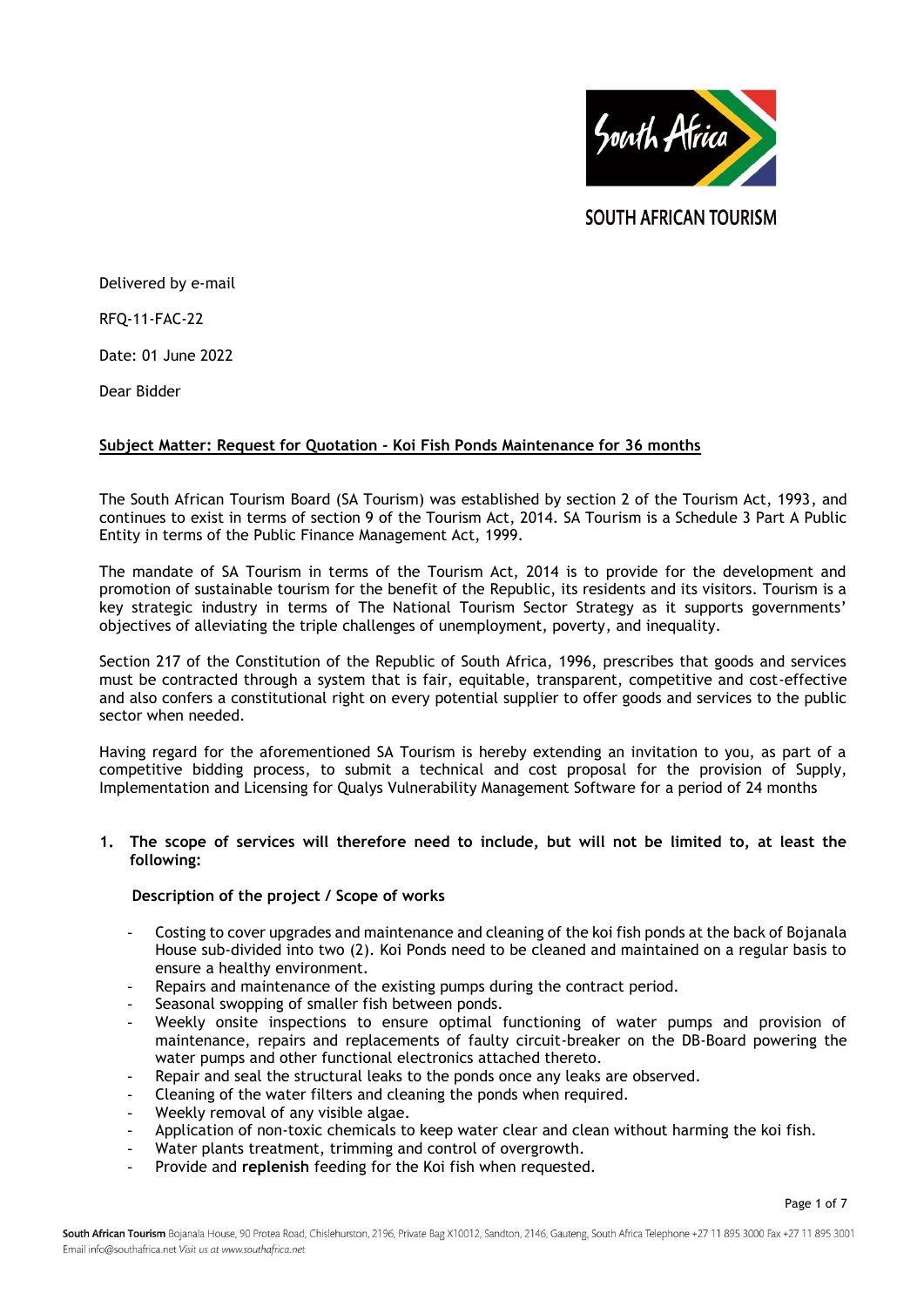#### **Materials for the project / Scope of works**

- 55W UV sterilizer system x 2/year
- Sand filter x 1
- Koi sand x 1 for the duration of the contract
- 50 litre biofilter beneficial bacteria and filtration medium
- Replacen and Install Venturi x 1
- Pipes and fittings when replacement is needed
- Water treatment chemical when needed
- 0.75kW pump replacement

#### **Additional Information to be considered**

There is only one (1) Koi pond maintenance required on the proposals, routine and seasonal. Seasonal Maintenance is generally performed quarterly depending on geographic location in this case Sandton, Chislehurston. Routine maintenance is performed on an as-needed basis in this weekly, but can be much less frequently depending on the condition of the Fish Pond before the next scheduled maintenance.

Seasonal maintenance must be performed regardless of the visual condition of the ponds. Seasonal maintenance is merely an extensive and thorough cleaning of the pond. The Pond should be drained almost completely, and the rockwork and substrate should be scrubbed with a pond scraper or other suitable algae removal device. If should bases require application of non-porous membranes, that should be executed.

The pump should be pulled apart for cleaning by a competent person. The internal moving parts should be cleaned, and all gaskets should be lubricated with the recommended gasket lubricant. All pipes and tubing should be inspected for leaks, cracks, or weak spots.

Routine maintenance should be less intense. It should involves keeping the filtration functioning, usually by rinsing mechanical or biological media. If algae removers or biological enhancers are used, they should be added on weekly intervals.

#### **2. Format of proposals**

**Bidders must complete and return all the necessary standard bidding documents (SBD's) attached to this request for technical and financial proposals.**

**Bidders are advised that their proposals should be concise, written in plain English, and simply presented in the same order as indicated below: -**

- (a) Cover letter introducing your firm and credentials, capacity, capability, and experience for this assignment.
- (b) National Treasury Centralized Supplier Database (CSD) registration summary report with valid tax status.
- (c) Valid certified copy of B-BBEE certificate.
- (d) Bidders must have specific experience and submit at least three recent references (in a form of written proof(s) on their client's letterhead including relevant contact person(s), office telephone & fax number, website, and email address) where similar work was undertaken.
- (e) Overview of the methodology your firm will apply for this assignment.
- (f) Project approach and plan which outlines the activities to be undertaken during the process bearing in mind that SA Tourism requires the entire process to be finalised as rapidly as possible.
- (g) Outline the qualifications and related experience of the proposed candidate who will be assigned to the matter.
- (h) Financial proposal to deliver the assignment including any other cost SA Tourism should be aware of for the successful completion of the assignment.
- (i) Declaration of Interest SBD 4.
- (j) Preference Point Claim Form SBD 6.1.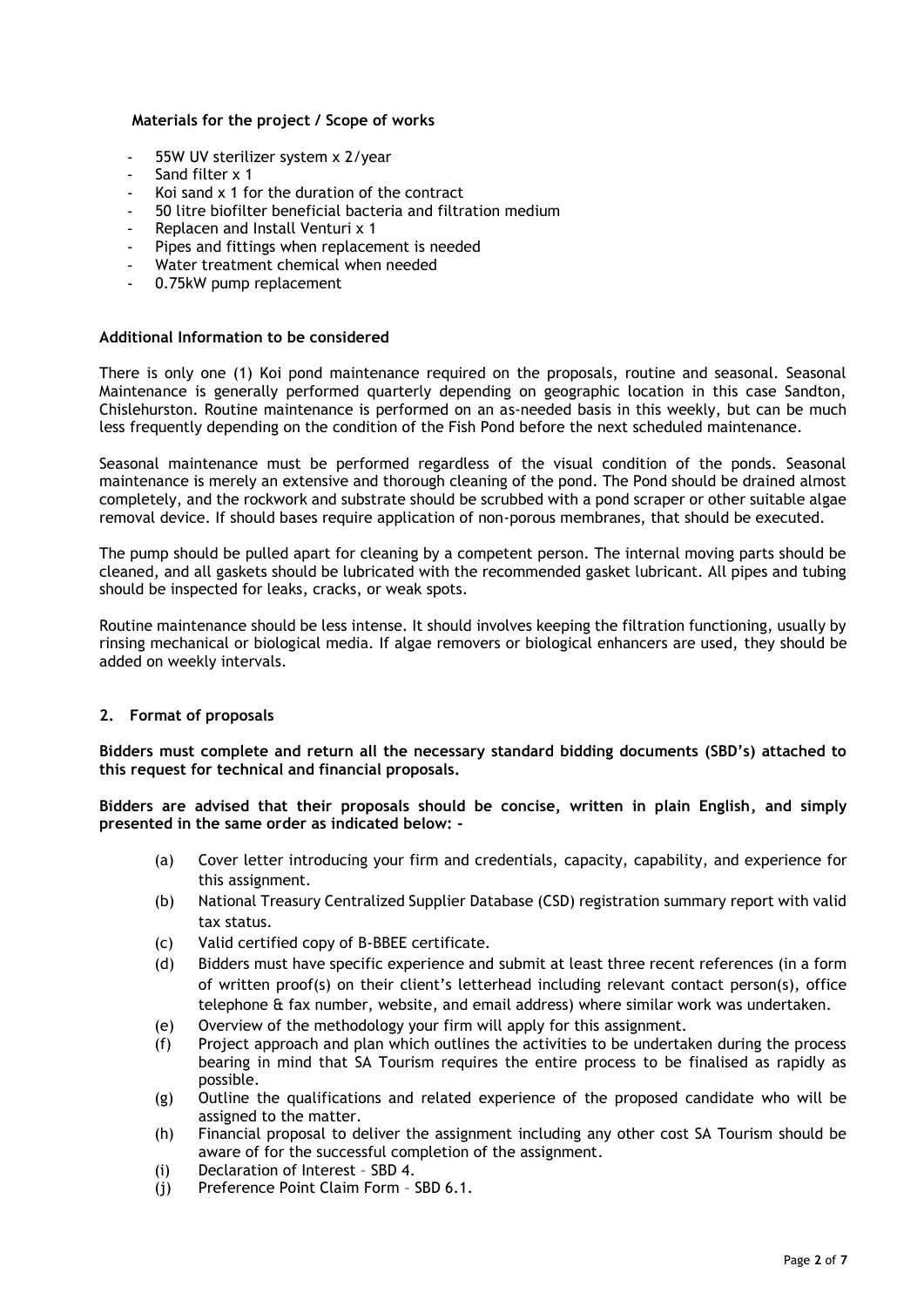- (k) Declaration of Bidder's Past Supply Chain Management Practices SBD 8; and
- (l) Independent Bid Determination SBD 9.

## **Cost structure and project plan:**

Bidders must submit the total bid price for the assignment based on the skills, resources, and time allocated to the project. Bidders should also propose innovation in their technical proposals to keep the cost to a minimum where SA Tourism will still benefit from the best possible qualitative outcome. SA Tourism reserves the right to request additional information or clarity on cost proposals prior to the evaluation thereof.

#### **Evaluation Method**

The evaluation process of bids will comprise of the following phases:

Table 1: Evaluation Phases

| Phase 1                                                              | Administration and Phase 2 Desktop                                                                                                | and Phase 3 Price and Preference (B-                                                                                                                                             |
|----------------------------------------------------------------------|-----------------------------------------------------------------------------------------------------------------------------------|----------------------------------------------------------------------------------------------------------------------------------------------------------------------------------|
| <b>Mandatory bid requirements</b>                                    | <b>Functionality Evaluation</b>                                                                                                   | <b>BBEE</b> ) Evaluation                                                                                                                                                         |
| Compliance with administration<br>and mandatory bid<br>requirements. | Bidders must achieve the<br>order to be evaluated<br>further on Phase 3: Price and system.<br>Preference (B-BBEE)<br>levaluation. | Bidders that have achieved a<br>minimum threshold of 75% on Phase<br>$ $ minimum threshold of $75\%$ in $ _2$ will be evaluated in accordance<br>with the 80/20 preference point |
|                                                                      |                                                                                                                                   |                                                                                                                                                                                  |

#### **Points awarded for functionality:**

|  | Table 2: Functional Evaluation |
|--|--------------------------------|
|--|--------------------------------|

| <b>EVALUATION</b>                                                                                                                                                                       | Rating |   |   |   |                                                                                                                                                                                    |        |
|-----------------------------------------------------------------------------------------------------------------------------------------------------------------------------------------|--------|---|---|---|------------------------------------------------------------------------------------------------------------------------------------------------------------------------------------|--------|
| <b>CRITERIA</b>                                                                                                                                                                         |        | 2 | 3 | 4 | 5                                                                                                                                                                                  | Weight |
| The Bids will be evaluated on a scale of 1 - 5 in accordance with the criteria below. The rating will be as                                                                             |        |   |   |   |                                                                                                                                                                                    |        |
| follows: $1 = \text{Very poor}, 2 = \text{Poor}, 3 = \text{Good}, 4 = \text{Very good}, 5 = \text{Excellent}$                                                                           |        |   |   |   |                                                                                                                                                                                    |        |
| <b>Experience</b><br>• Minimum of two (2) years p or more previous experience on building and/or repairs<br>30<br>and/or maintenance of water feature, pools, ponds, fountains and dams |        |   |   |   |                                                                                                                                                                                    |        |
| Reference Letters<br>order will be accepted.                                                                                                                                            |        |   |   |   | • Three (3) written letters of reference on client letterhead for the similar work being<br>under implementation, completed or subcontracted. No letter of appointment or purchase | 30     |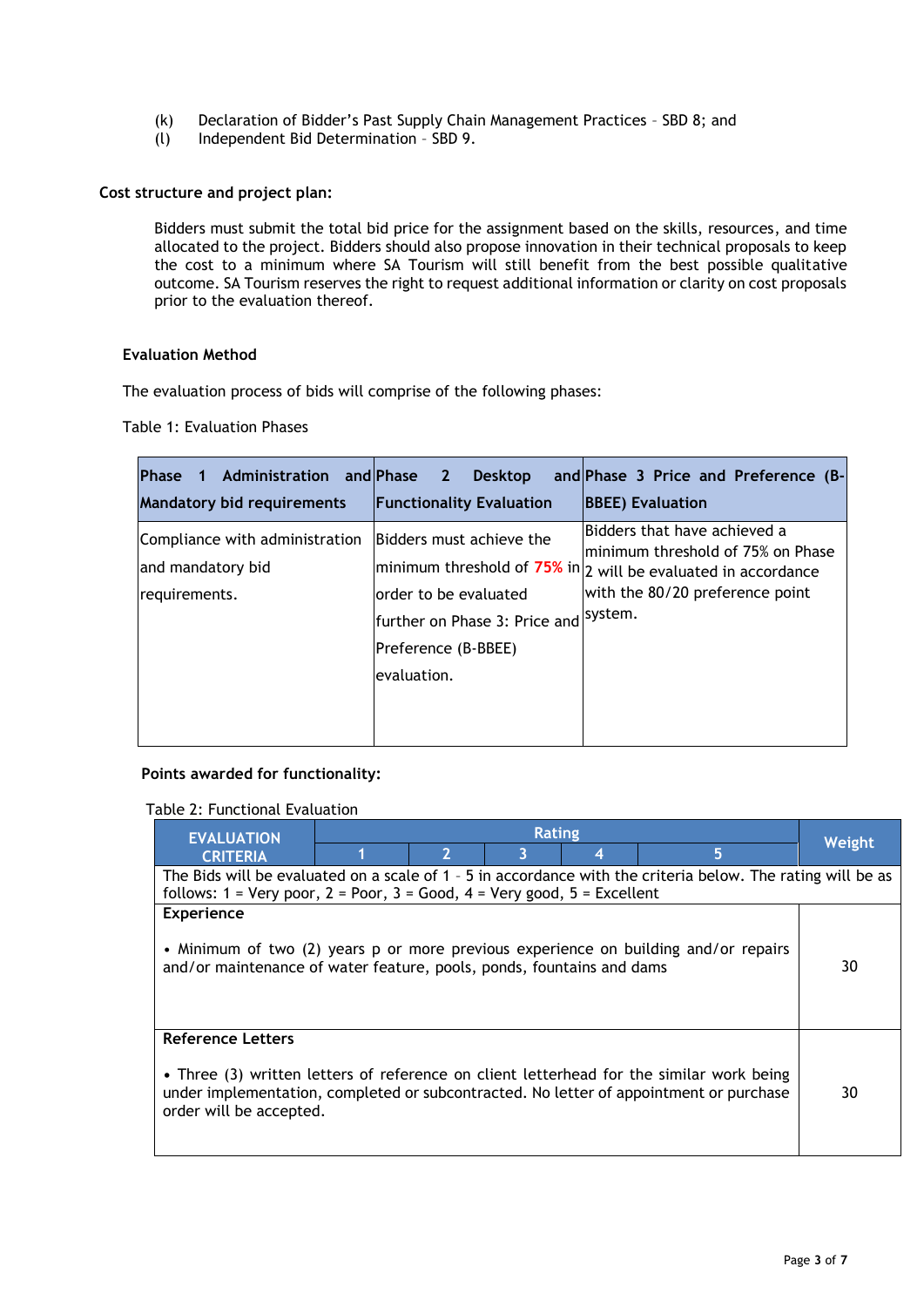| Proposal on approach                                                                                                            |     |
|---------------------------------------------------------------------------------------------------------------------------------|-----|
| • Submit a proposal on approach and innovation to save water, keeping the pond<br>aesthetically pleasing throughout the seasons | 40  |
| TOTAL POINTS FOR FUNCTIONALITY                                                                                                  | 100 |
| A threshold of 75% is applicable.                                                                                               |     |

**"functionality"** means the measurement according to predetermined norms, as set out in the bid documents, of a service or commodity that is designed to be practical and useful, working or operating, taking into account, among other factors, the quality, reliability, viability and durability of service and the technical capacity and ability of a bidder.

- I. Bids will be evaluated strictly according to the bid evaluation criteria stipulated in this section.
- II. Bidders must, as part of their bid documents, submit supportive documentation for all functional requirements. The official responsible for scoring the respective bids will evaluate and score all bids based on bid submissions and the information provided.
- III. The score for functionality will be calculated in terms of the 1 5 rating scale as shown in the functionality criteria matrix Table 3 below:

| <b>Rating</b>                       | <b>Definition</b>                                                                                                                                                                                                                                                                                                                                                            | <b>Score</b>            |
|-------------------------------------|------------------------------------------------------------------------------------------------------------------------------------------------------------------------------------------------------------------------------------------------------------------------------------------------------------------------------------------------------------------------------|-------------------------|
| <b>Excellent</b>                    | <b>Exceeds</b> the requirement. Exceptional<br>demonstration by the supplier of the<br>relevant ability, understanding, experience,<br>skills, resources, and quality measures<br>required to provide the goods/services.<br>Response identifies factors that will offer<br>potential value, with supporting evidence.                                                       | 5                       |
| Good                                | Satisfies the requirement with minor<br>benefits.<br>additional<br>Above<br>average<br>demonstration by the supplier of the<br>relevant ability, understanding, experience,<br>skills, resource, and quality measures<br>required to provide the goods/services.<br>Response identifies factors that will offer<br>potential required services, with supporting<br>evidence. | $\overline{\mathbf{4}}$ |
| Acceptable                          | Satisfies the requirement. Demonstration<br>by the supplier of the relevant ability,<br>understanding, experience, skills, resource,<br>and quality measures required to provide<br>the goods / services, with supporting<br>evidence.                                                                                                                                       | 3                       |
| <b>Minor</b><br><b>Reservations</b> | Satisfies the requirement with minor<br>reservations. Some minor reservations of<br>supplier's<br>relevant<br>the<br>ability,<br>understanding, experience, skills, resource<br>and quality measures required to provide<br>the goods / services, with little or no<br>supporting evidence.                                                                                  | $\overline{2}$          |

Table 3: Functional Matrix Evaluation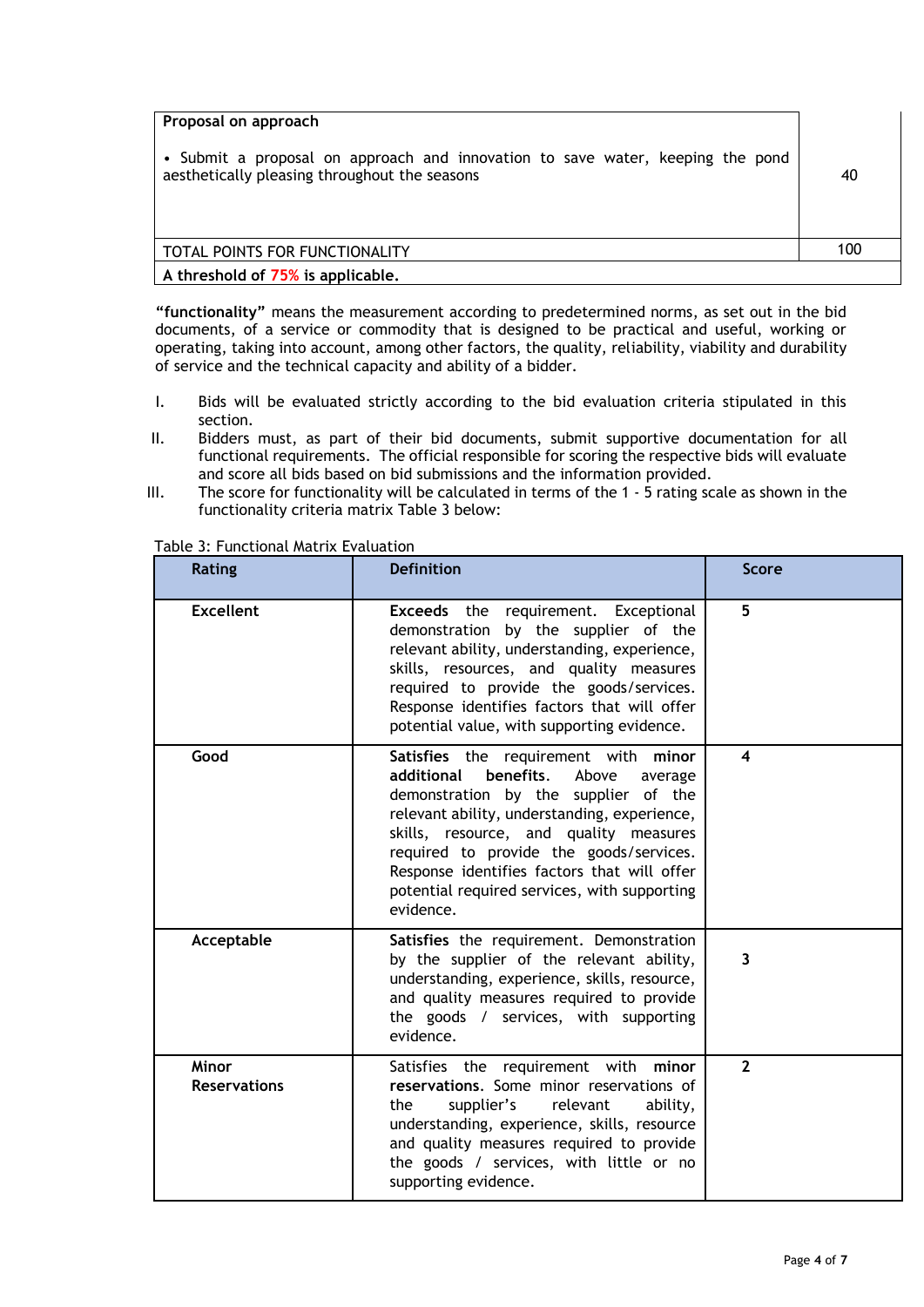| <b>Serious</b><br><b>Reservations</b> | Satisfies the requirement with major<br>reservations. Considerable reservations of<br>supplier's relevant<br>the<br>ability,<br>understanding, experience, skills, resource<br>and quality measures required to provide<br>the goods / services, with little or no<br>supporting evidence.                  |          |
|---------------------------------------|-------------------------------------------------------------------------------------------------------------------------------------------------------------------------------------------------------------------------------------------------------------------------------------------------------------|----------|
| Unacceptable                          | Does not meet the requirement. Does not<br>comply and/or insufficient information<br>provided to demonstrate that the supplier<br>has the ability, understanding, experience,<br>skills, resource & quality measures required<br>to provide the goods / services, with little<br>or no supporting evidence. | $\Omega$ |

- IV. The value score for each criterion will be multiplied with the specified weighting for the relevant criterion to obtain the marks scored for each criterion. These scores will be added and expressed as a fraction of the best possible score for all criteria.
- V. The points for functionality and the points for B-BBEE level of contribution will be added together and the proposal from the bidder which meets the highest score will be deemed the preferred proposal.

# **3. Awarding of Points for Price and Broad-Based Black Economic Empowerment**

The bidders that have successfully progressed through to Phase 3 (bidders who meet the minimum threshold for the functionality of **75%)** will be evaluated in accordance with the 80/20 preference point system contemplated in the Preferential Procurement Policy Framework Act, 2000 and the Preferential Procurement Regulations of 2017.

80 points will be awarded for price while 20 points will be allocated for preference points for BBBEE as prescribed in the regulations.

| <b>B-BBEE Status Level of</b><br>Contributor | <b>Number of Points</b>  |
|----------------------------------------------|--------------------------|
|                                              | 20                       |
| $\overline{\phantom{a}}$                     | 18                       |
| 3                                            | 14                       |
| 4                                            | 12                       |
| 5                                            | 8                        |
| 6                                            | 6                        |
|                                              | 4                        |
| 8                                            | $\overline{\phantom{a}}$ |
| Non-compliant<br>contributor                 |                          |

Points for B-BBEE level of contribution will be awarded in accordance with the below table: -

# **4. Adjudication and Final Award of Bid**

The successful bidder will usually be the service provider scoring the highest number of points for comparative price and BBEE level of contribution or it may be a lower scoring bid on justifiable grounds or no award at all.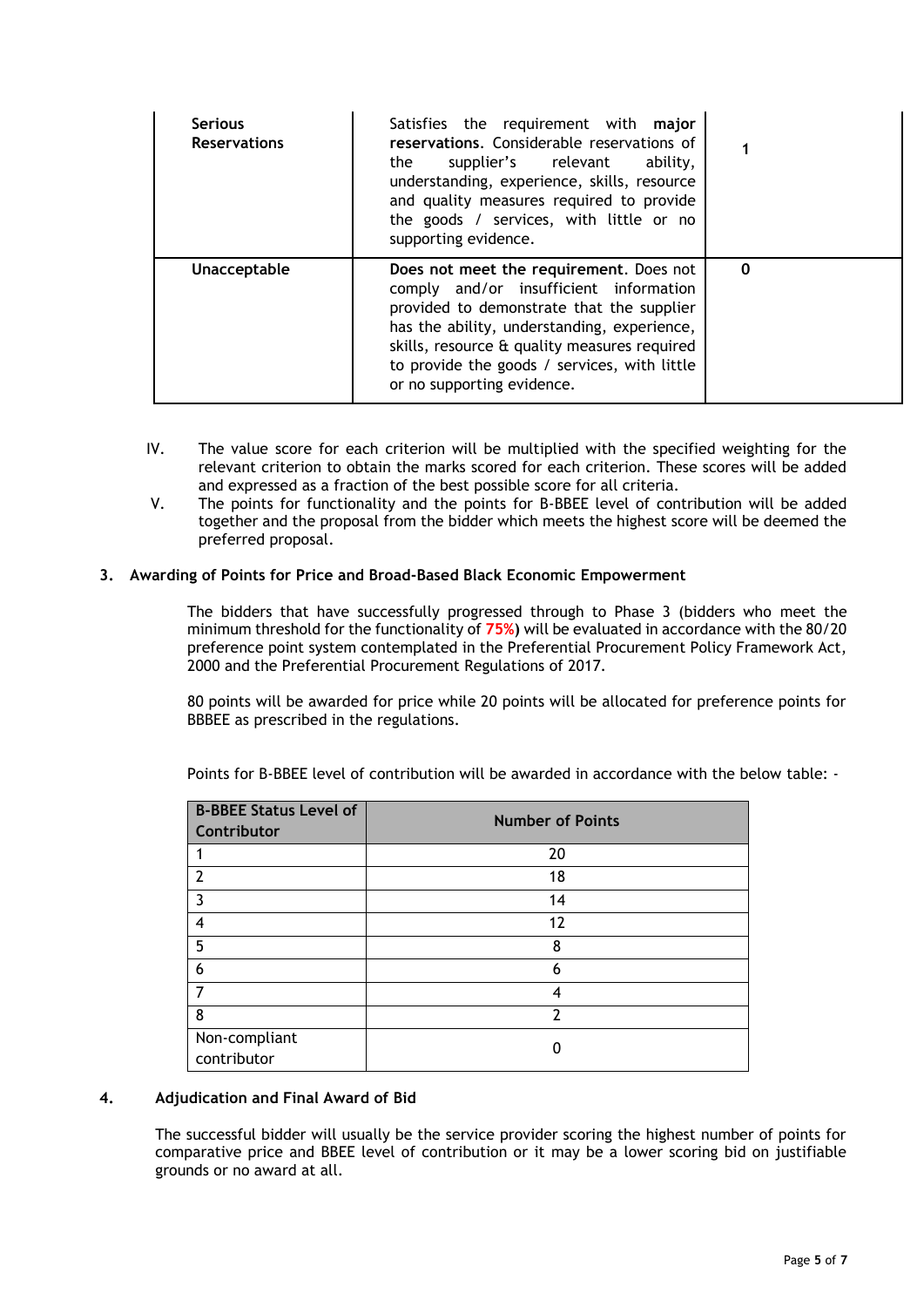## **5. National Treasury Centralized Supplier Registration and B-BBEE Certificates**

All bid submissions must include a copy of successful registration on National Treasury's Centralized Supplier Database (CSD) with a valid tax clearance status and an original or certified copy of a B-BBEE verification certificate (if you have been assessed).

## **6. Deadline for submission**

All quotations must be e-mailed, in PDF format, to [quotes@southafrica.net](mailto:quotes@southafrica.net) no later than **12h00** on **Thursday, 09 June 2022** and should remain valid for at least 45 days after the closing date.

# **7. Confidentiality**

The request for a technical and cost proposal and all related information shall be held in strict confidence by bidders and usage of such information shall be limited to the preparation of the bid. All bidders are bound by a confidentiality agreement preventing the unauthorized disclosure of any information regarding SA Tourism or of its activities to any other organization or individual. The bidders may not disclose any information, documentation, or products to other clients without the written approval of SA Tourism.

# **8. Terms of engagement**

Prior to commencing with the assignment, the successful bidder will be required to meet with the GM: ICT and/or any other nominated official to align the final statement of work (SOW).

## **9. Payments**

No advance payments will be made in respect of this assignment. Payments shall be made in terms of the deliverables as agreed upon and shall be made strictly in accordance with the prescripts of the PFMA (Public Finance Management Act, 1999. Act 1 of 1999).

The successful bidder shall after completion of the assignment, invoice SA Tourism for the services rendered. No payment will be made to the successful bidder unless an invoice complying with section 20 of VAT Act No 89 of 1991 has been submitted to SA Tourism.

Payment shall be made into the bidder's bank account normally 30 days after receipt of an acceptable, valid invoice.

## **10. Non-compliance with delivery terms**

The successful bidder must ensure that the work is confined to the scope as defined and agreed to. As soon as it becomes known to the bidder that they will not be able to deliver the services within the delivery period and/or against the quoted price and/or as specified, SA Tourism's Audit and Risk Committee must be given immediate written notice to this effect**.** 

## **11. Retention**

Upon completion of the assignment and/or termination of the agreement, the successful bidder shall on demand hand over to SA Tourism's Audit and Risk Committee all documentation, information, etc. relevant to the assignment without the right of retention**.**

## **12. Cost**